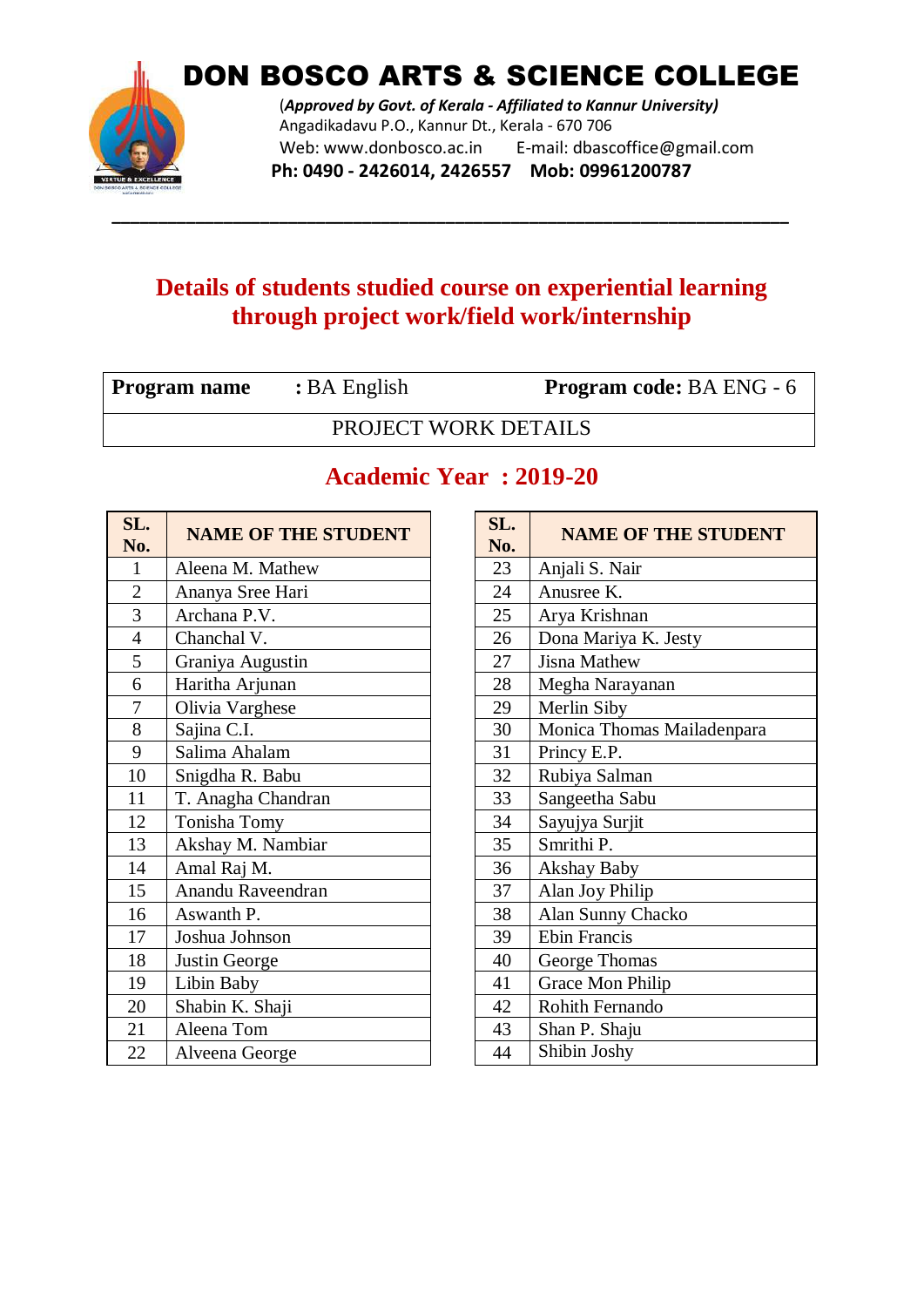#### **Academic Year : 2018-19**

| SL.<br>No.     | <b>NAME OF THE STUDENT</b> | SL.<br>No. | <b>NAME OF THE STUDE</b>   |
|----------------|----------------------------|------------|----------------------------|
| 1              | Aiswarya Dominic           | 19         | Maneesha Joseph            |
| $\overline{2}$ | Aiswarya Nandanan          | 20         | Nancy Benny                |
| 3              | Anjana                     | 21         | Sandra Jose                |
| $\overline{4}$ | Anusree Ramesh             | 22         | Sanooja Abdul Jaleel       |
| 5              | Aparna Sreenivas           | 23         | Vishnitha K.               |
| 6              | Iyrine Sabu                | 24         | <b>Abin Vincent</b>        |
| 7              | Josmi Reetha George        | 25         | Aiwin Mathew               |
| 8              | Ryni Manoharan             | 26         | Ajin Baby                  |
| 9              | Ashin Vyshak P.            | 27         | Alan Benny                 |
| 10             | Deepak K.V.                | 28         | <b>Christo James</b>       |
| 11             | Nikhil Devasia             | 29         | Delbin Jim Mathew          |
| 12             | Albeena Ulahannan          | 30         | Gautham Gangadharan        |
| 13             | Aleena Abraham             | 31         | Geo Jose P.                |
| 14             | Ambili Saji                | 32         | Lesbin Sebastian           |
| 15             | Anju Varkey                | 33         | Mathews Joseph             |
| 16             | <b>Ann Mary James</b>      | 34         | <b>Mothy Ninan</b>         |
| 17             | Chinju Mathew              | 35         | Prince Sunny               |
| 18             | Hafsana M.H.               | 36         | Vishnu Kumizhi Puthanveedu |

| SL.<br>No. | <b>NAME OF THE STUDENT</b> |
|------------|----------------------------|
| 19         | Maneesha Joseph            |
| 20         | Nancy Benny                |
| 21         | Sandra Jose                |
| 22         | Sanooja Abdul Jaleel       |
| 23         | Vishnitha K.               |
| 24         | Abin Vincent               |
| 25         | <b>Aiwin Mathew</b>        |
| 26         | Ajin Baby                  |
| 27         | Alan Benny                 |
| 28         | <b>Christo James</b>       |
| 29         | Delbin Jim Mathew          |
| 30         | Gautham Gangadharan        |
| 31         | Geo Jose P.                |
| 32         | Lesbin Sebastian           |
| 33         | Mathews Joseph             |
| 34         | <b>Mothy Ninan</b>         |
| 35         | Prince Sunny               |
| 36         | Vishnu Kumizhi Puthanveedu |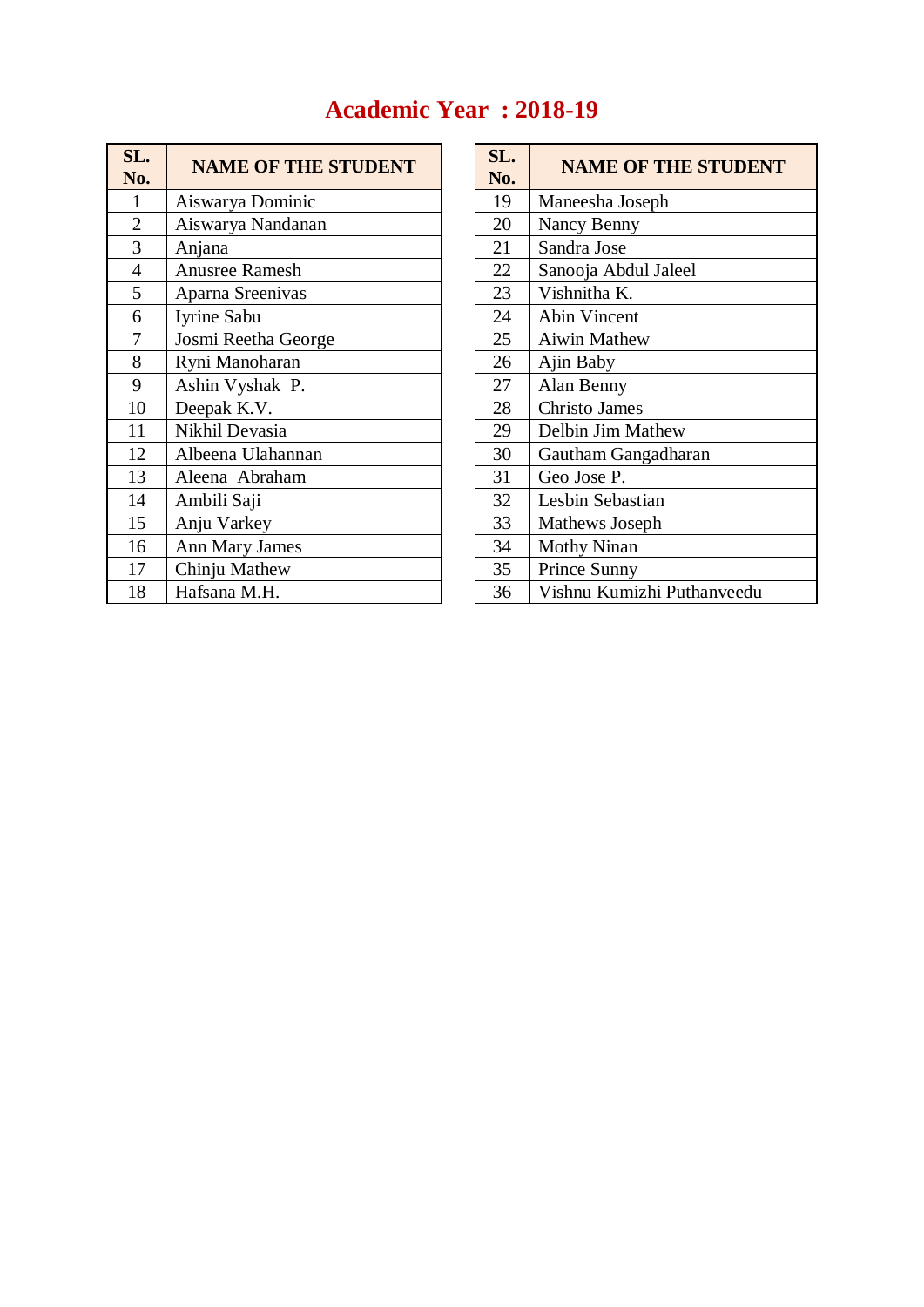# **Academic Year : 2017-18**

| SL.<br>No.     | <b>NAME OF THE STUDENT</b> | SL.<br>No. | <b>NAME OF THE STUD</b>   |
|----------------|----------------------------|------------|---------------------------|
| $\mathbf{1}$   | <b>Alphy Varghese</b>      | 23         | Jilu Devasia              |
| $\overline{2}$ | Aneeta Babu                | 24         | Juvana Shaju              |
| 3              | Hridya P.                  | 25         | Sandhya Balakrishnan      |
| $\overline{4}$ | Jisnamol T.J.              | 26         | Sandra Ashok              |
| 5              | Kavya Mohandas             | 27         | Sandra Johnson            |
| 6              | Meenu Raj                  | 28         | Shilpa Sunny              |
| 7              | Minnu Thomas               | 29         | <b>Siljy Mathew</b>       |
| 8              | Neenu V.V.                 | 30         | <b>Tessy Kurian</b>       |
| 9              | Shinsina Suresh            | 31         | Yamuna Mohan K.           |
| 10             | Vinil Xavier               | 32         | Albin Thomas (Ad No.1878) |
| 11             | Aiswarya Joseph            | 33         | Albin Thomas (Ad No.1872) |
| 12             | Alida Surendran T.         | 34         | Amal M. Vijayan           |
| 13             | Amrudha Siby               | 35         | Ashwin Joseph             |
| 14             | Aneena Mathew              | 36         | <b>Bodwin Joseph</b>      |
| 15             | <b>Anitta Mathew</b>       | 37         | Ebin Devasia              |
| 16             | Anjumol Benny              | 38         | Jerin Joseph Roy          |
| 17             | Archana Bijo               | 39         | Jerin K. Tomy             |
| 18             | Arunima M.                 | 40         | Paulson Saju              |
| 19             | Christeena Sunny           | 41         | Sarath B.                 |
| 20             | Cristina Vino              | 42         | Sayuraj K.K.              |
| 21             | Dhanya Chandran            | 43         | <b>Sebastian Thomas</b>   |
| 22             | Jency Jacob                |            |                           |

| SL.<br>No. | <b>NAME OF THE STUDENT</b> |
|------------|----------------------------|
| 23         | Jilu Devasia               |
| 24         | Juvana Shaju               |
| 25         | Sandhya Balakrishnan       |
| 26         | Sandra Ashok               |
| 27         | Sandra Johnson             |
| 28         | Shilpa Sunny               |
| 29         | <b>Siljy Mathew</b>        |
| 30         | <b>Tessy Kurian</b>        |
| 31         | Yamuna Mohan K.            |
| 32         | Albin Thomas (Ad No.1878)  |
| 33         | Albin Thomas (Ad No.1872)  |
| 34         | Amal M. Vijayan            |
| 35         | Ashwin Joseph              |
| 36         | <b>Bodwin Joseph</b>       |
| 37         | Ebin Devasia               |
| 38         | Jerin Joseph Roy           |
| 39         | Jerin K. Tomy              |
| 40         | Paulson Saju               |
| 41         | Sarath B.                  |
| 42         | Sayuraj K.K.               |
| 43         | <b>Sebastian Thomas</b>    |
|            |                            |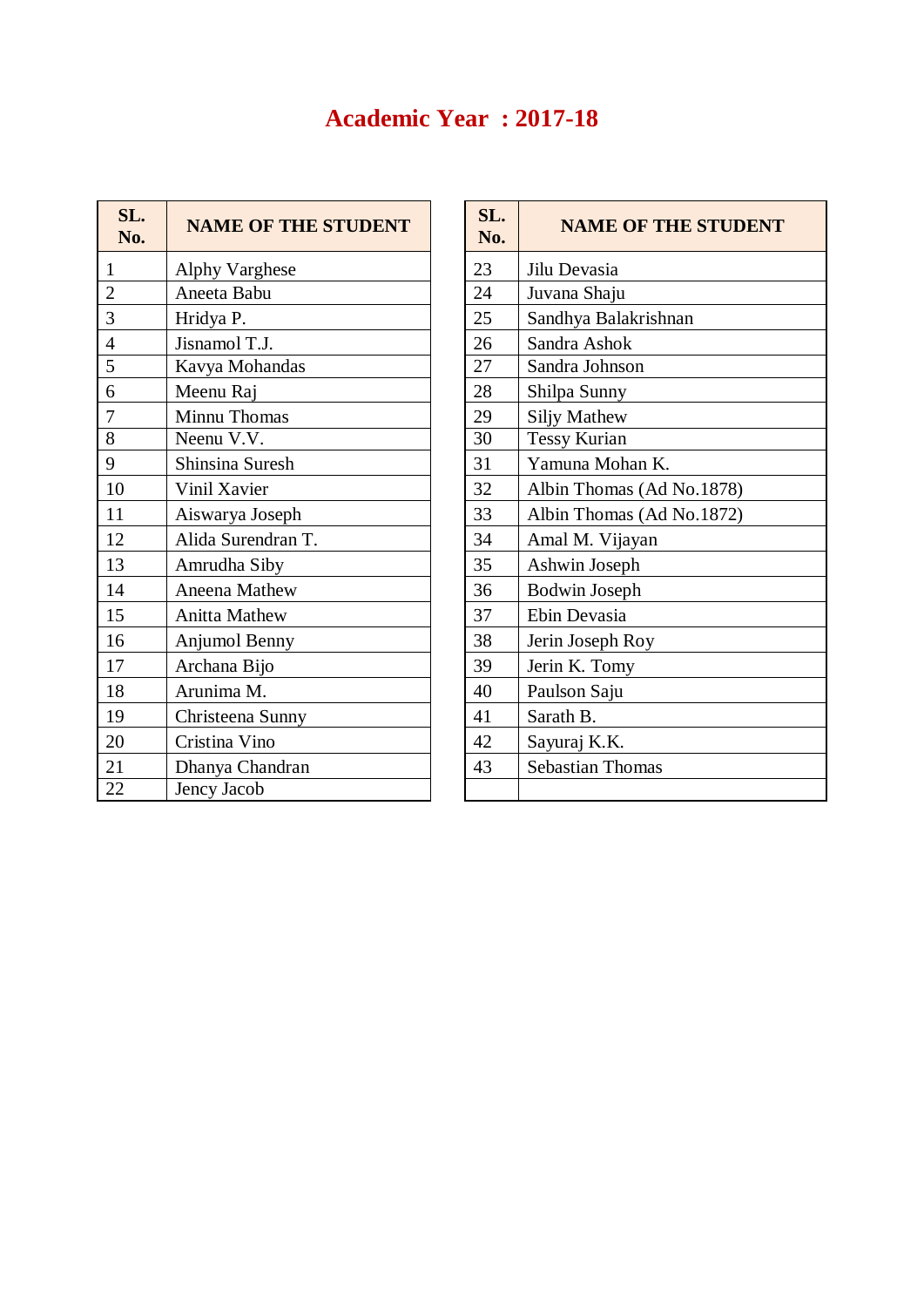# **Academic Year : 2016-17**

| SL.<br>No.     | <b>NAME OF THE STUDENT</b> | SL.<br>No. | <b>NAME OF THE</b>      |
|----------------|----------------------------|------------|-------------------------|
| 1              | Aiswarya Madhu             | 24         | Athira Kishor           |
| $\overline{2}$ | Anagha C.P.                | 25         | Chanchal Joseph         |
| $\overline{3}$ | Chinju K. Jossy            | 26         | Dilna K. Joseph         |
| $\overline{4}$ | Hasnath M.K.               | 27         | Dona Anto               |
| 5              | Jinu Cyriac                | 28         | Keerthana Ramesh P.     |
| 6              | Leah Ann Teresa            | 29         | Lintu Joseph            |
| 7              | Mariya John                | 30         | Liyona T.T.             |
| 8              | Nambiar Athulya Pradip     | 31         | Ranjini K.R.            |
| 9              | Neha Mary                  | 32         | Rinu Johnson            |
| 10             | Nimisha Wilson             | 33         | <b>Rithu Benny</b>      |
| 11             | Salu Elizabath George      | 34         | Vidhya Dev              |
| 12             | <b>Albert James</b>        | 35         | Albin P. Thomas         |
| 13             | Aishwarya Pradeep          | 36         | Allen Tom               |
| 14             | Aiswarya M.K.              | 37         | Amal Babu K.            |
| 15             | Albit Jose                 | 38         | Amal Tom                |
| 16             | Amala Rani Mathew C.       | 39         | <b>Blesson K. James</b> |
| 17             | Anisha Thomas              | 40         | Joyal Joseph            |
| 18             | Anjana Joseph              | 41         | Louis Sundaram          |
| 19             | Anju Michael               | 42         | Mighil G.Nair           |
| 20             | Anugraha Jose              | 43         | Sayooj S.               |
| 21             | Anumol K. Thom             | 44         | Sreeraj V.V.            |
| 22             | Anusha Raju                | 45         | <b>Thomas Mathew</b>    |
| 23             | Ashitha K.                 | 46         | Tom Jose                |

| SL.<br>No. | <b>NAME OF THE STUDENT</b> |
|------------|----------------------------|
| 24         | Athira Kishor              |
| 25         | Chanchal Joseph            |
| 26         | Dilna K. Joseph            |
| 27         | Dona Anto                  |
| 28         | Keerthana Ramesh P.        |
| 29         | Lintu Joseph               |
| 30         | Liyona T.T.                |
| 31         | Ranjini K.R.               |
| 32         | Rinu Johnson               |
| 33         | <b>Rithu Benny</b>         |
| 34         | Vidhya Dev                 |
| 35         | Albin P. Thomas            |
| 36         | Allen Tom                  |
| 37         | Amal Babu K.               |
| 38         | Amal Tom                   |
| 39         | <b>Blesson K. James</b>    |
| 40         | Joyal Joseph               |
| 41         | Louis Sundaram             |
| 42         | Mighil G.Nair              |
| 43         | Sayooj S.                  |
| 44         | Sreeraj V.V.               |
| 45         | <b>Thomas Mathew</b>       |
| 46         | Tom Jose                   |